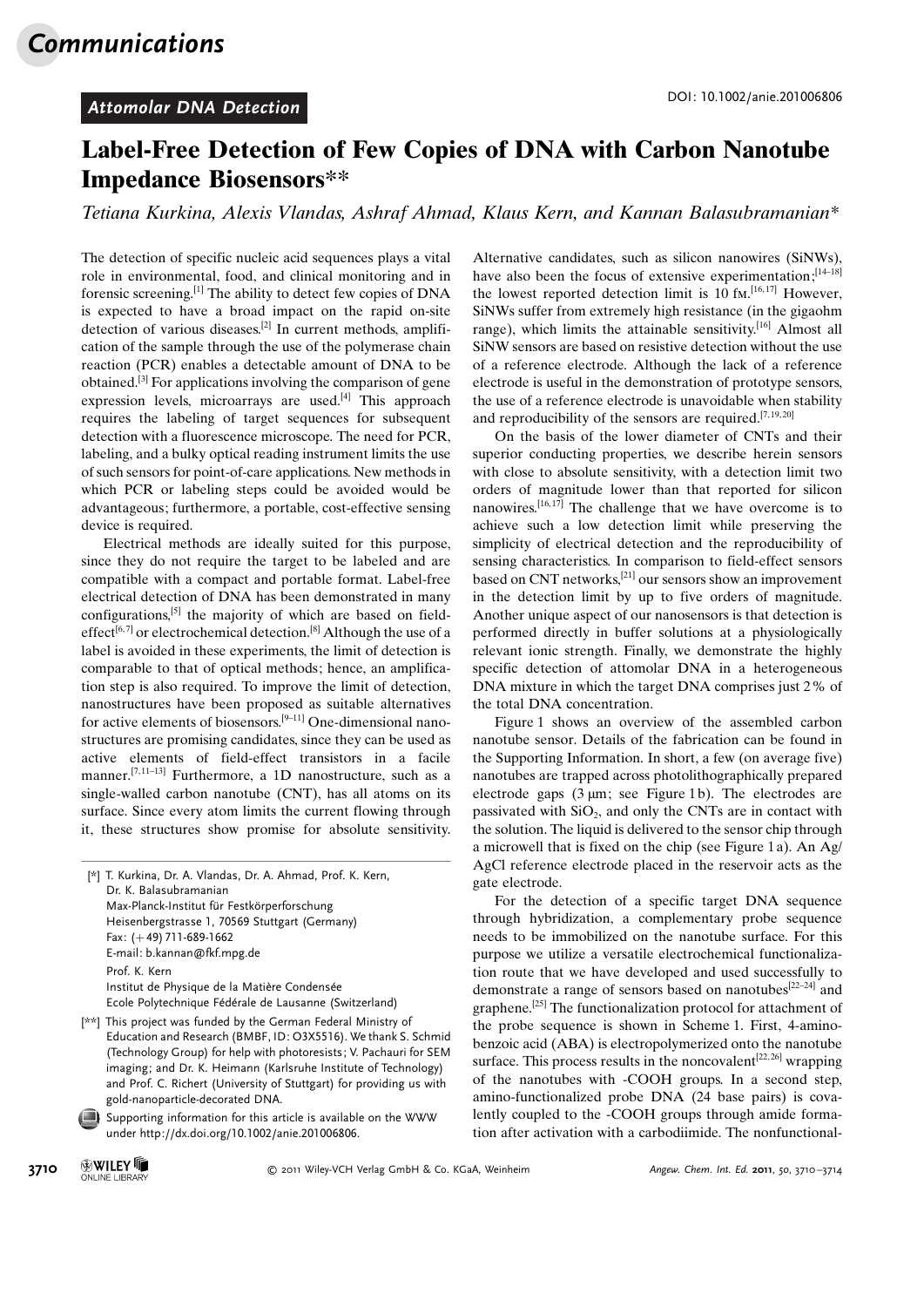

Figure 1. The CNT-DNA impedance biosensor. a) Photograph showing the chip carrier (printed circuit board) with the sensor chip covered with a poly(dimethylsiloxane) (PDMS) layer. The sensor chip is wirebonded to the chip carrier, and the nanotubes are trapped across the gap between two platinum electrodes. The PDMS layer comprises two reservoirs connected by a microchannel and is shown filled with the buffer solution. The channel is positioned above the electrode gap. An Ag/AgCl reference electrode placed in one of the reservoirs is also visible. b) Atomic force microscope (AFM) image of the nanotubes trapped dielectrophoretically between passivated Pt electrodes. c) Schematic illustration of the sensor chip showing the position of the Pt electrode lines and the electrode gap.



Scheme 1. Controlled functionalization of the carbon nanotube surface with probe DNA. First, 4-aminobenzoic acid is electropolymerized onto contacted nanotubes by applying +0.7 V versus Ag/AgCl. A polymer coating results with a thickness of 2–3 nm around the nanotubes. In a second step,  $3'$ -NH<sub>2</sub>-DNA is coupled to the carboxylic groups through amide formation by treatment with 1-ethyl-3-(3-dimethylaminopropyl)carbodiimide hydrochloride (EDC) and N-hydroxysuccinimide (NHS).

ized sections are subsequently blocked with ethanolamine. The height increase upon electropolymerization was estimated from AFM images to be around 2–3 nm.

Our electrochemical functionalization approach is unique and offers a number of key advantages. First, the functionalization is site-specific; that is, only the nanotubes addressed by the electrochemical modification are preferentially decorated with probe DNA. The site specificity of functionalization also ensures that there is no DNA in the vicinity of the nanotubes on the chip surface. In contrast, if spotting is used, the DNA can be immobilized anywhere in the spotting area, $[21, 27]$  and a high level of background noise can result, as commonly observed in microarray detection. $[4, 28]$  Further-

more, the negatively charged carboxylic groups are expected to minimize direct nonspecific binding of DNA on the nanotube surface occurring due to hydrophobic interactions.[29] These aspects are pivotal in the attainment of the attomolar detection limit in our nanoscale sensors.

The sensing trials were performed at varying concentrations of target DNA (24 base pairs) in 10 mm potassium phosphate buffer containing 0.1m NaCl. The impedance of the nanotube  $(Z, a$  complex quantity with a magnitude and a phase) constitutes the sensor response, which is measured in the frequency range between  $20 \text{ Hz}$  and  $2 \text{ MHz}^{[22]}$  The frequency response is measured at varying gate voltages to characterize the field-effect behavior. The resulting dataset can be visualized in the form of a 2D magnitude Z-map and a 2D phase Z-map (Figure 2).



Figure 2. Specificity of the CNT-DNA sensors. The plots show magnitude Z-maps (left column) and phase Z-maps (right column) for different buffer solutions: a) without target DNA; b) with complementary target DNA (cDNA); c) after melting and washing; d) with noncomplementary DNA (ncDNA). It is apparent that for cDNA (b), the sensor response shifts to the left, whereas this change is minimal for ncDNA (d). The maximum response time is 30 min.

We first discuss the sensor response of the fabricated devices to target DNA (100 fm) in buffer (Figure 2). The Zmagnitude and Z-phase maps were first recorded in the buffer solution without any target DNA. The resistance of the device is around  $100-300$  k $\Omega$ , which is dominant at low frequencies. In this range, the device impedance exhibits a low gate modulation. At high frequencies, capacitive components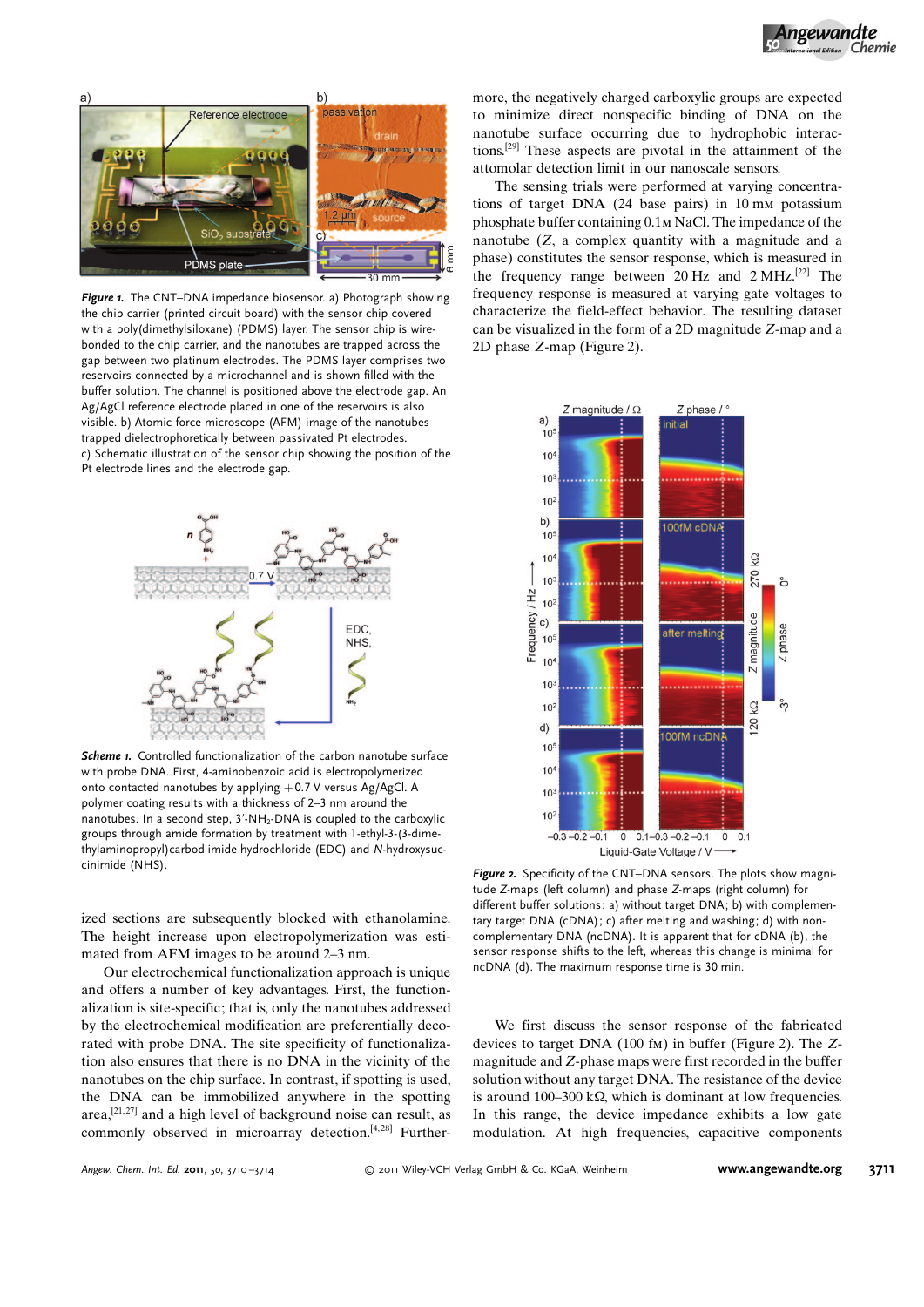## Communications

arising from both the electrical double layer and the substrate dominate (Figure 2 a). Upon the addition of complementary target DNA to the microwell, the Z-magnitude response shifts to the left (Figure 2b) along the gate-voltage scale  $(x \text{ axis})$ . The Z-phase response shows differences in the frequency range 1–10 kHz. After melting of the hybridized strand and subsequent washing, the initial response is recovered (Figure 2c). To confirm that the signal is indeed due to specific hybridization of the complementary target, we measured the sensor response upon the introduction of a 3 bp-mismatched noncomplementary sequence at the same concentration (Figure 2d). The Z-maps shift only slightly in this case.

To understand the sensor response, it is worth taking a closer look at the specificity of the sensor characteristics. In the presence of the complementary target, the magnitude as well as the phase response (Figure 2; see also Figure S1 in the Supporting Information) are shifted to negative gate voltages. The device functions like an ion-

sensitive field-effect transistor (ISFET), whereby changes in the surface charge lead to a shift in the threshold voltage. This threshold shift of around 120 mV can be attributed to the accumulation of negative charges on the nanotube surface upon hybridization. The sign of the threshold shift is consistent with data reported on DNA sensors based on nanotube networks.[27] Upon melting and subsequent washing of the sensor surface, the negative charges of the complementary strand are removed, and the sensor response returns to the initial scenario. The sensor response for the 3-bpmismatched DNA shows only a comparatively negligible shift (less than 20 mV to the left) signifying a much lower degree of hybridization, as is normally expected for a mismatched DNA sequence.[30] We performed a number of control experiments to ensure that the changes arise exclusively from hybridization of the target strands with the attached probe sequences (see the Supporting Information).

The use of high-frequency detection ensures very low noise. This coupled with the stable Ag/AgCl reference electrode provides for excellent stability. These features enable repetitive use of the same sensor for a series of DNA samples at different concentrations with minimal drift. Figure 3 shows the concentration dependence of the sensor response for one of the devices in the form of magnitude Zmaps (Figure 3a) and phase Z-maps (Figure 3b) for various concentrations of complementary target DNA. Section profiles extracted from the maps in Figure 3a are collected in Figure 4 a. It is apparent that the gate response shifts to more negative gate voltages as the concentration of target DNA increases. The calibration curves in Figure 4 b are plots of the shift in threshold voltage as a function of DNA concentration for both the target (cDNA) and the noncomplementary sequence (ncDNA). It is apparent that the sensor response for cDNA is linear over a broad concentration range. It is clearly stronger and distinct from that of ncDNA. A target concentration as low as 100 am can be detected unambiguously with high specificity. This concentration corresponds to around



Figure 3. Attomolar detection limit of the CNT-DNA sensor. a) Magnitude Z-maps and b) phase Z-maps for various concentrations of complementary target DNA. After each exposure of the sensor to target DNA, the hybrids were melted to return the sensor to its initial state, as shown in Figure 2 a–c. It is apparent that even at a cDNA concentration of 100 am (corresponding to around 1800 molecules in our 30 mL droplet), the sensor response can be discerned unambiguously. Thus, an ultralow detection limit is attainable with the CNT impedance biosensors.

1800 molecules of target DNA in our 30 µL sample droplet in the microwell and is the lowest detectable concentration that



Figure 4. Sensitivity of the CNT-DNA sensor. a) Gate dependence of the magnitude of impedance at a frequency of 1 kHz in buffer solution (black line) and for varying concentrations of complementary target DNA (cDNA) in buffer solution (extracted from Figure 3 a). The threshold voltage shifts to more negative voltages as the cDNA concentration increases. b) Calibration curve showing the threshold shift as a function of DNA concentration for both cDNA and noncomplementary (ncDNA) sequences. It is apparent that the response for cDNA is linear and is clearly distinct from that of ncDNA.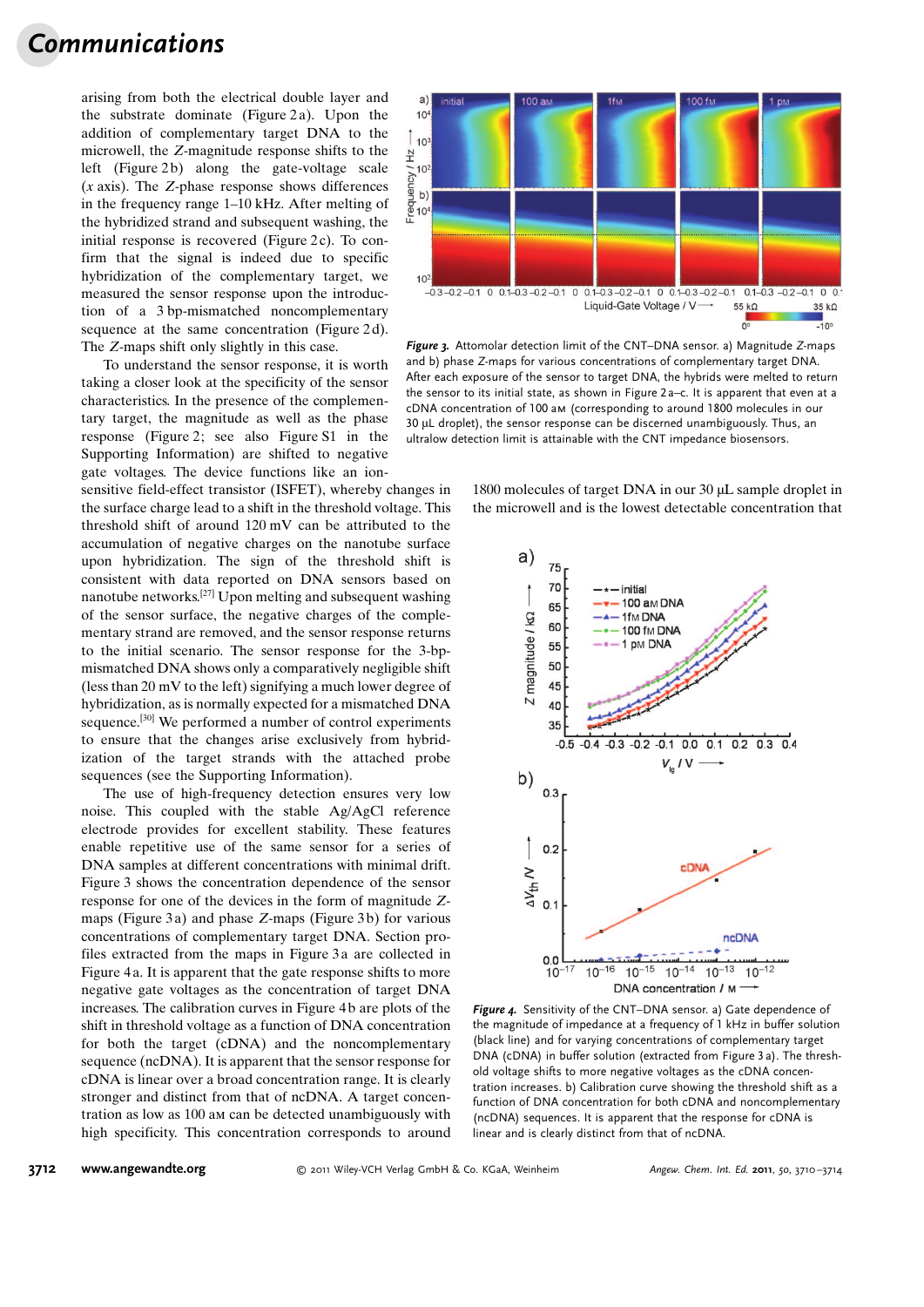has been reported for any label-free or mediator-free direct detection technique.

As mentioned earlier, the ability to detect few copies of the target DNA is made possible primarily by ensuring that the high surface-to-volume ratio is guaranteed through appropriate passivation of the electrodes, which leaves exclusively the nanotube surface as the active element. Furthermore, the low resistance, the stability gained by the use of the impedance measurement, and the site-specific electrochemical functionalization route were key to the achieve-



Figure 5. Attomolar target differentiation in a heterogeneous DNA mixture. Magnitude Z-maps measured in a) the buffer solution, b) a heterogeneous mixture of three different noncomplementary sequences (ncDNA), each at a concentration of 3 fm (total DNA concentration: 9 fm) in buffer solution, and c) in the mixture in (b) with complementary target DNA (cDNA; 200 am) added. d) Sensor signal (threshold shift) for the mixtures in (b) and (c). In the mixture with cDNA, the complementary target amounts to just 2% of the total DNA. The CNT–DNA sensor is capable of differentiating this small amount from the noncomplementary background present at a much higher concentration of 9 fm. Thus, the sensor shows high selectivity coupled with an ultralow detection limit.

ment of this ultralow detection limit. These ultrasensitive sensors were created simply by photolithography, without the need for any expensive serial technique, such as electronbeam lithography. In combination with the dielectrophoretic trapping procedure, our fabrication protocol is a scalable method for the routine generation of ultrasensitive nanoscale DNA sensors.

To evaluate the use of our nanobiosensors in a realistic application scenario, we validated our analytical strategy for the specificity of DNA differentiation at ultralow concentrations. For this purpose, we took a heterogeneous mixture of three different ncDNA sequences (noncomplementary to the probe sequence), each at a concentration of 3 fm, and added complementary DNA (cDNA; 200 am) to give a total DNA concentration of 9.2 fm. The amount of cDNA that we were aiming to detect corresponded to only around 2% of the total DNA in the mixture. As a control, we used the ncDNA mixture without the cDNA at a total DNA concentration of 9 fm. Figure 5 shows the Z-maps measured in buffer, in the ncDNA control, and in the ncDNA/cDNA mixture. A significant shift to the left, as in Figure 3, was only observed if the buffer solution contained the complementary target (Figure 5 c). This distinction is further clear from the threshold-voltage shifts summarized in Figure 5 d for the heterogeneous samples with and without the cDNA. It is apparent that cDNA at a concentration of 200 am and comprising just 2% of the heterogeneous sample was able to generate a significant threshold shift of around 65 mV. On the other hand, the 9 fm ncDNA control solution without the cDNA only showed a shift of around 12 mV, which is below the 20 mV shift expected to occur as a result of nonspecific interactions (as mentioned earlier). The power of our nanosensors is apparent from these measurements and gives reason to hope that the technique can be extended to the direct detection of low quantities of DNA in realistic biological samples, such as serum (after preprocessing). Ultimately, we hope that it will be possible to use the technique in a clinical setting without amplification or labeling steps.

In conclusion, we have described a robust and routine method for the fabrication of carbon nanotube impedance

biosensors for the ultrasensitive detection of DNA. With the ability to detect a few thousand molecules in the sample solution, our method raises hopes for attaining the capability to detect individual molecules. Another key advantage of our technique is its sensitivity in realistic and practical buffer solutions and heterogeneous environments, which are crucial for the recognition of molecular recognition events.[18] However, a number of key points still remain to be demonstrated. The experiments were conducted with synthetic oligonucleotides. It will be important to investigate the sensitivity of this method with real nucleic acid sequences from biological samples. We have set the basis for such future experiments. Given the scalability of our cost-effective method in combination with the lack of labeling and the high sensitivity, the emergence of on-chip nanobiosensors is expected to have a broad impact on a variety of diagnostic applications in the life sciences.

Received: October 29, 2010 Revised: February 7, 2011 Published online: March 18, 2011

Keywords: carbon nanotubes · DNA assays · electrochemical functionalization · impedance biosensors · nanobiosensors

- [1] J. Sklar, *[Hum. Pathol.](http://dx.doi.org/10.1016/S0046-8177(85)80147-7)* **1985**, 16, 654-658.
- [2] "Gene Expression by mRNA Analysis": J. H. Paul, H. P. John, Methods in Microbiology, Vol. 30, Academic Press, New York, 2001, pp. 395 – 408.
- [3] "Advances in Real Time PCR: Application to Clinical Laboratory Diagnostics": B. Kaltenboeck, C. Wang, S. M. Gregory, Advances in Clinical Chemistry, Vol. 40, Elsevier, Amsterdam, 2005, p. 219.
- [4] "DNA Microarrays in Biological Discovery and Patient Care": A. J. Yee and S. Ramaswamy in Genomic and Personalized Medicine, Vol. 1 (Eds.: H. F. Willard, G. S. Ginsburg), Academic Press, New York, 2009, p. 157.
- [5] F. Yan, H. Tang, *[Expert Rev. Mol. Diagn.](http://dx.doi.org/10.1586/erm.10.50)* **2010**, *10*, 547-549.
- [6] G. Gruner, Anal. Bioanal. Chem. 2006, 384, 322 335.
- [7] K. Balasubramanian, *Biosens. Bioelectron*, **2010**, 26, 1195 1204.